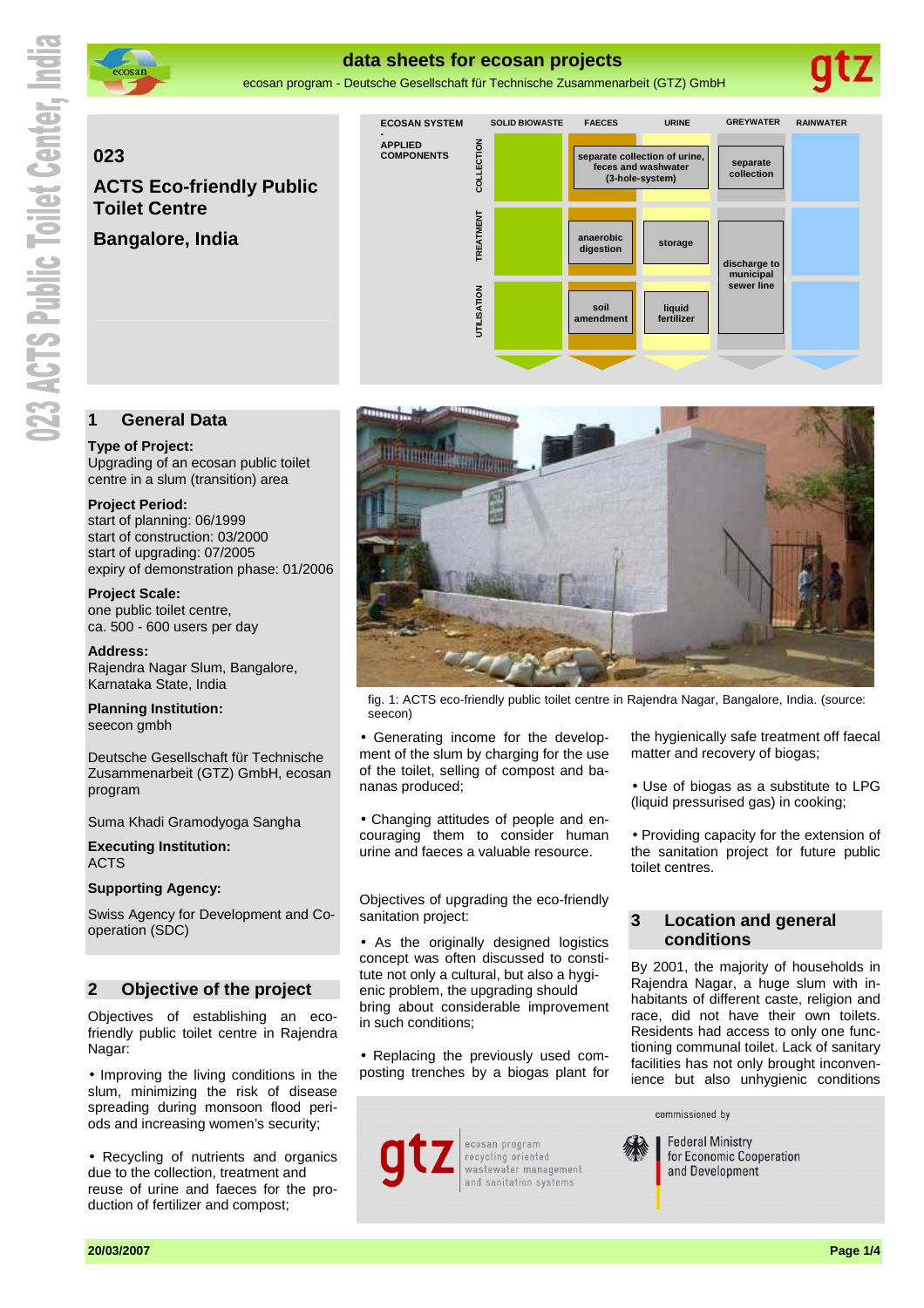

ecosan

#### **data sheets for ecosan projects**

ecosan program - Deutsche Gesellschaft für Technische Zusammenarbeit (GTZ) GmbH

and social problems to the society, particularly to women and children, as they had been forced to defecate in the open field before dawn or after dusk. The toilet centre aims to bring about considerable improvement in such conditions.

# **4 Technologies applied**

The eco-friendly public toilet centre, which comprised 8 cabins (4 for females and 4 for males), was designed in such a way that the squatting slabs were raised about 1.5 metres above the ground level and provided with 3 holes for the separate collection of faeces, urine and water used for primary handwashing.



fig. 2: Squatting slap provided with 3 holes. (source: seecon gmbh)

Collection of urine and faeces (including anal cleansing water) was first done in barrels that were stored in compartments below the squatting slabs. Once a day, the barrels were picked up and conveyed to the ACTS Rayasandra Campus. Faecal matter was cocomposted with waste paper and biodegradable waste; urine was applied as a nitrogen-rich liquid fertilizer to banana plantations after storage.

Water used for primary handwashing was drained to an infiltration bed in front of the toilet block and any surplus of water that didn't trickle away was collected in a subsurface collection tank that was emptied when full.

Any surplus of washwater that was not taken up by the planted infiltration bed in front of the public toilet centre was drained to a nearby municipal sewer.

Upgrading of the system with a new haul and pump system for the faeces and a new biogas-plant.

Although the ACTS eco-friendly demonstration toilet centre was successfully in operation for several years, the originally designed logistics and processing concept was often discussed to constitute not only a cultural, but also a hygienic problem. Hence, a socially and culturally more acceptable, sustainable and hygienically safe collection, transportation and processing scheme was developed and implemented with support of the GTZ and seecon gmbh in 2005.

With the improved pump and haul system, holding tanks replaced the barrels for the separate collection of urine and faecal matter. Transportation was done with the existing truck, which was equipped with a vacuum suction unit for the evacuation of faecal material and a self-priming pumping system for emptying the urine tanks.



fig. 3 and 4: Evacuation of faecal matter with the newly installed vacuum system (top). Emptying of urine collection tanks (bottom). (source: seecon gmbh)

The composting trenches at the ACTS Rayasandra Campus were dismantled and Suma Khadi Gramodyoga Sangha, a local NGO, did the design and construction of a new biogas plant so that the faecal matter could be treated hygienically and safe, and so that valuable energy in the form of biogas could be recovered.



fig. 5: Biogas plant at ACTS Rayasandra Campus (source: seecon gmbh)



fig. 6: Sludge drying beds. (source: seecon gmbh)

# **5 Type of reuse**

Faecal matter was treated in a biogas plant and subsequent secondary treatment of the digested slurry was done in sludge drying beds. The dried slurry was applied as soil amendment at the ACTS Rayasandra Campus.



fig. 7: Use of biogas as substitute to LPG in cooking. (source: seecon gmbh)

Source-separated urine was stored in large-capacity plastic tanks before being applied as nitrogen-rich liquid fertilizer to a banana plantation.



fig.8: Banana plantation. (source: seecon gmbh)

## **6 Further project components**

Experiences gained during the demonstration phase (years 2001 to 2006) will now be used for up-scaling of the ACTS sanitation project and future projects in Bangalore and its surroundings.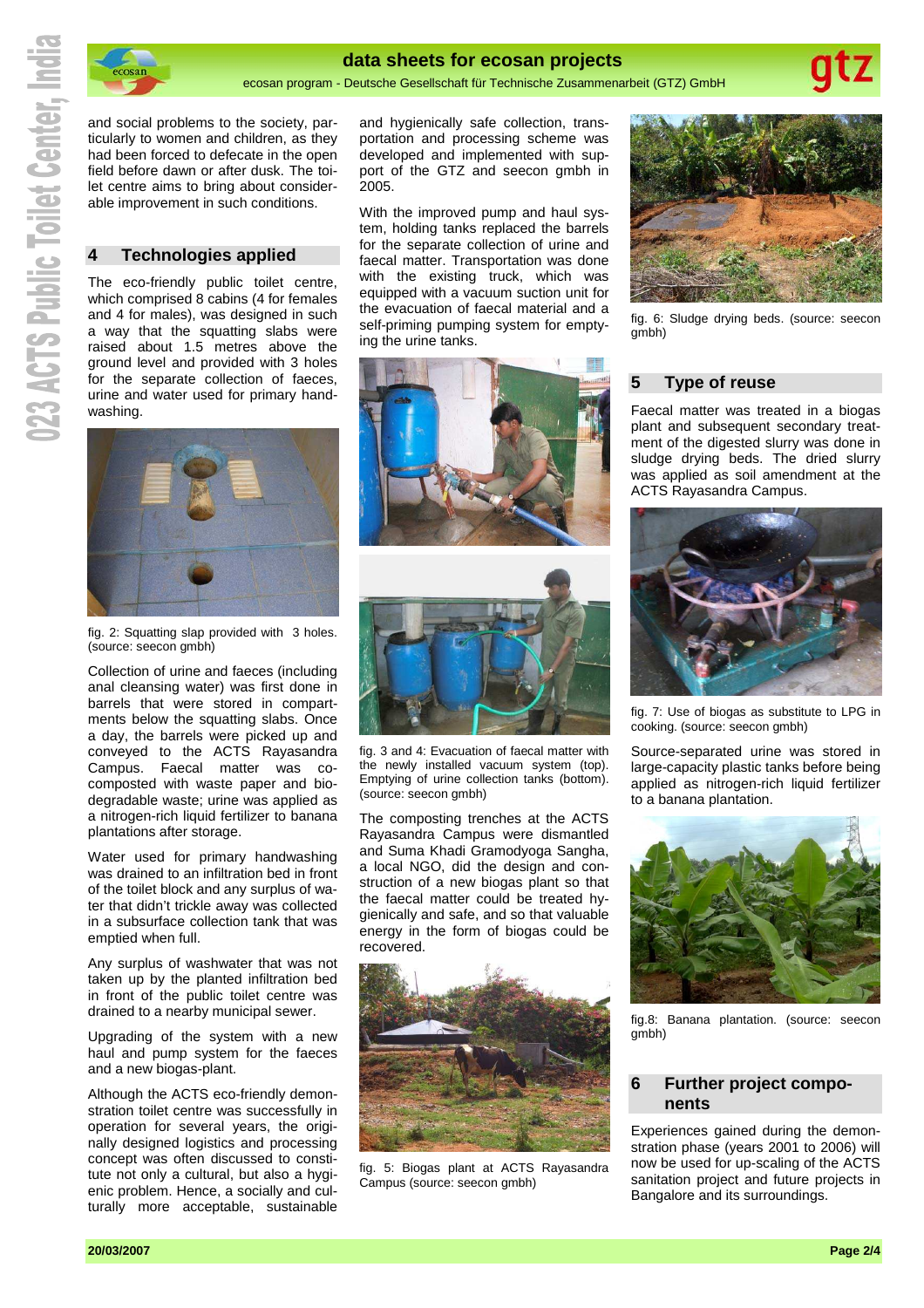

# **data sheets for ecosan projects**

ecosan program - Deutsche Gesellschaft für Technische Zusammenarbeit (GTZ) GmbH

# **7 Project history**

ecosan

Grand opening and inauguration of the ACTS eco-friendly public toilet centre in Rajendra Nagar Slum was in August 2001.

The up-grading started in July 2004 and the implementation of the new, mechanized collection and transportation scheme was completed on November  $24^{th}$ , 2005.

The demonstration phase of the ACTS sanitation project expired in beginning of 2006 and the eco-friendly public toilet centre in Rajendra Nagar was therefore closed down on January  $8<sup>th</sup>$ , 2006.

At present, a survey on new sites for establishing future eco-friendly public toilet centres is conducted.

# **8 Costs**

In connection with the phasing-out of the demonstration project in Rajendra Nagar and the intended upscaling of the eco-friendly sanitation project, a costrevenue analysis was conducted. This was based upon experiences gained during the last five years of successfully running an eco-friendly public toilet centre in a slum area; assumptions in regard to capital costs; operation & maintenance requirements; travel costs; the fertilizer equivalent of human excreta; the nutritional requirements of banana plants; and the income generation by collection of user fees and selling of bananas.

The findings of this analysis, which are summarized in table 1, indicate that running a large scale eco-friendly sanitation project that is relying on a pump and haul service system for the collection and transport of source-separated flow streams, can be economically viable under certain conditions (e.g. optimizing frequency of service runs, collection of user fees, reuse of biogas as a substitute to LPG, reuse of recyclates in agricultural production and selling of produce, etc.).

# **9 Operation and maintenance**

Project supervision was done by the local NGO ACTS.

Operation and maintenance of the toilet centre, the transport of faecal matter and urine to the processing and reuse site at the ACTS Rayasandra Campus and operation and maintenance of the biogas system were done by a trained group of 6-8 local employees.

| without interesst $[6]$ | with interesst $[6]$ |
|-------------------------|----------------------|
|                         |                      |
|                         | $53,000 - 76,000$    |
| 22,000                  | $47,000 - 53,000$    |
| 50,000                  | $90,000 - 100,000$   |
| $110,000 - 122,000$     | $190,000 - 229,000$  |
|                         |                      |
| $5.300 - 8.400$         | $5,300 - 8,400$      |
| 7,400                   | 7,400                |
| $800 - 1,300$           | $800 - 1.300$        |
| 2,900                   | 2.900                |
| $16,400 - 20,000$       | $16,400 - 20,000$    |
|                         |                      |
| $6,000 - 12,200$        | $6,000 - 12,200$     |
| $8,600 - 10,400$        | $8,600 - 10,400$     |
| $1,600 - 26,800$        | $1,600 - 26,800$     |
| $2.900 - 12.900$        | $2,900 - 12,900$     |
| $19,100 - 62,300$       | $19,100 - 62,300$    |
|                         | $38,000 - 50,000$    |

 $1 \text{ } \in$  = 59,60 INR (as per 03/08/2006)

Table 1: Findings of a cost-revenues analysis on the upscaling of the eco-friendly sanitation project

# **10 Design information and technical specifications**

The source-separate collection of urine and faeces was developed, considering wet anal cleansing habits in India.

The toilet centre with 4 toilet compartments for women and 4 for men was designed to serve up to 1,000 users per day.

The floating-drum type biodigester with water jacket, which was installed at the ACTS Rayasandra Campus, has a reactor capacity of ca. 40 m<sup>3</sup> (inner diameter: 3,80 m; height: 3,70 m).

# **11 Practical experience and lessons learned, comments**

- The slogan "ecosan an approach to human dignity, community health and food security" is clearly implemented in this project: The project shows a positive impact on the dignity and health of the toilet users and the urine and faeces are successfully used to produce high quality food (bananas) and biogas.
- "Closing the loop" in terms of nutrients-cycles between urban areas (consumer areas) and rural areas (production areas) is feasible and opens new economical options.
- A strong local organizational embedding and a good long-term management of the ecosantechnology are key prerequisites for a successful and sustainable project operation. A strong local project partner and manager is crucial for the project.
- Planning an ecosan-system is not a green-desk-job but needs stakeholder involvement.
- Communication plays an important role to prevent misunderstandings and political or institutional problems. Involvement of "critical voices" helps to develop the projects efficiently. Public or individual concerns have to be considered as deciding inputs for project planning, improvement, adjustment, etc.
- The project development has to consider and synthesise relevant political, institutional and technical issues into an integrated system and communication design.
- Even generating income and workplaces the project depends on external financial support. This problem could be solved developing new contracting systems involving and obligating the local authorities (private-public-partnership approach).
- **Failures** are unavoidable and have to considered essential elements of the learning process.
- Long-term experiences and internationally embedded research are very important: After 4 years of project operation, communication, the project reached a national and international recognition.

# **12 Available documents and references**

Heeb, J. (2003): Conference proceedings "ecosan – closing the loop" April 7- 11th, 2003 in Lübeck, Germany. available and a structure at a structure at a structure at a structure at  $\alpha$ 

http://www2.gtz.de/ecosan/english/symp osium2-proceedings-eng.htm (ecosan-Symposium-Luebeck-session-b.pdf)